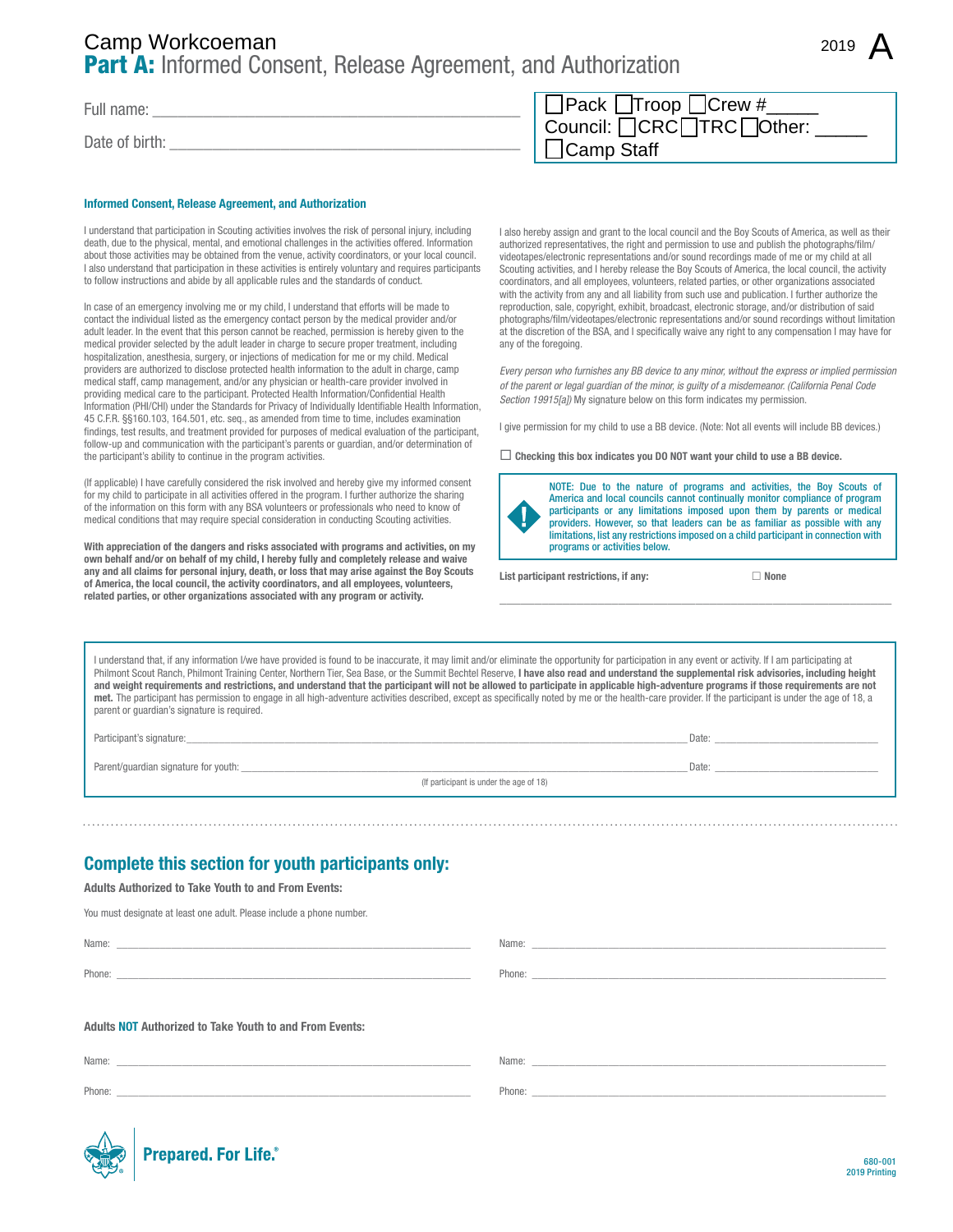# Part B1: General Information/Health History

|                                                                                                             |  |  | Pack Troop Crew #____<br>Council: □CRC□TRC□Other: ____ |  |                     |
|-------------------------------------------------------------------------------------------------------------|--|--|--------------------------------------------------------|--|---------------------|
|                                                                                                             |  |  | Camp Staff                                             |  |                     |
|                                                                                                             |  |  |                                                        |  |                     |
|                                                                                                             |  |  |                                                        |  |                     |
|                                                                                                             |  |  |                                                        |  |                     |
|                                                                                                             |  |  |                                                        |  |                     |
|                                                                                                             |  |  |                                                        |  | Unit No.: Unit No.: |
|                                                                                                             |  |  |                                                        |  |                     |
| If you do not have medical insurance, enter "none" above. Copies of insurance cards are no longer required. |  |  |                                                        |  |                     |
| In case of emergency, notify the person below:                                                              |  |  |                                                        |  |                     |

| Name:                   |             | Relationship:      |              |
|-------------------------|-------------|--------------------|--------------|
| Address:                | Home phone: |                    | Other phone: |
| Alternate contact name: |             | Alternate's phone: |              |

### Health History

Do you currently have or have you ever been treated for any of the following?

| <b>Yes</b> | <b>No</b> | <b>Condition</b>                                                                                                                                                           |                                 | <b>Explain</b>                     |
|------------|-----------|----------------------------------------------------------------------------------------------------------------------------------------------------------------------------|---------------------------------|------------------------------------|
|            |           | <b>Diabetes</b>                                                                                                                                                            | Last HbA1c percentage and date: | Insulin pump: Yes $\Box$ No $\Box$ |
|            |           | Hypertension (high blood pressure)                                                                                                                                         |                                 |                                    |
|            |           | Adult or congenital heart disease/heart attack/chest pain (angina)/<br>heart murmur/coronary artery disease. Any heart surgery or<br>procedure. Explain all "yes" answers. |                                 |                                    |
|            |           | Family history of heart disease or any sudden heart-related<br>death of a family member before age 50.                                                                     |                                 |                                    |
|            |           | Stroke/TIA                                                                                                                                                                 |                                 |                                    |
|            |           | Asthma/reactive airway disease                                                                                                                                             | Last attack date:               |                                    |
|            |           | Lung/respiratory disease                                                                                                                                                   |                                 |                                    |
|            |           | COPD                                                                                                                                                                       |                                 |                                    |
|            |           | Ear/eyes/nose/sinus problems                                                                                                                                               |                                 |                                    |
|            |           | Muscular/skeletal condition/muscle or bone issues                                                                                                                          |                                 |                                    |
|            |           | Head injury/concussion/TBI                                                                                                                                                 |                                 |                                    |
|            |           | Altitude sickness                                                                                                                                                          |                                 |                                    |
|            |           | Psychiatric/psychological or emotional difficulties                                                                                                                        |                                 |                                    |
|            |           | Neurological/behavioral disorders                                                                                                                                          |                                 |                                    |
|            |           | Blood disorders/sickle cell disease                                                                                                                                        |                                 |                                    |
|            |           | Fainting spells and dizziness                                                                                                                                              |                                 |                                    |
|            |           | Kidney disease                                                                                                                                                             |                                 |                                    |
|            |           | Seizures or epilepsy                                                                                                                                                       | Last seizure date:              |                                    |
|            |           | Abdominal/stomach/digestive problems                                                                                                                                       |                                 |                                    |
|            |           | Thyroid disease                                                                                                                                                            |                                 |                                    |
|            |           | Skin issues                                                                                                                                                                |                                 |                                    |
|            |           | Obstructive sleep apnea/sleep disorders                                                                                                                                    | CPAP: Yes<br>No <sub>1</sub>    |                                    |
|            |           | List all surgeries and hospitalizations                                                                                                                                    | Last surgery date:              |                                    |
|            |           | List any other medical conditions not covered above                                                                                                                        |                                 |                                    |

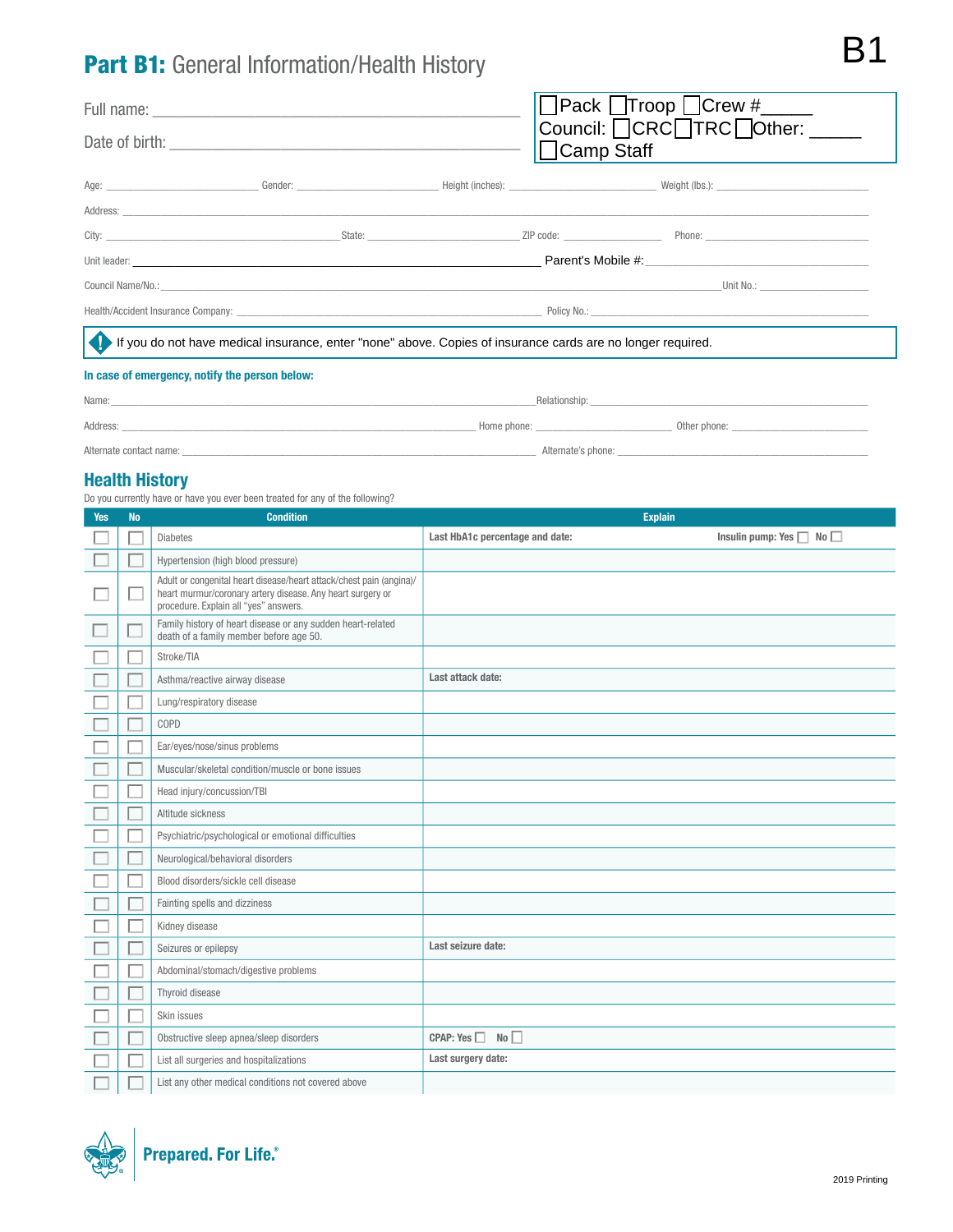# Part B2: General Information/Health History

| Full name:     | $\Box$ Pack $\Box$ Troop $\Box$ Crew #         |
|----------------|------------------------------------------------|
| Date of birth: | Council: OCRCOTRCOther: _<br>$\Box$ Camp Staff |
|                |                                                |

#### Allergies/Medications

| <b>DO YOU USE AN EPINEPHRINE</b>        | $\Box$ YFS | $\square$ NO |
|-----------------------------------------|------------|--------------|
| <b>AUTOINJECTOR?</b> Exp. date (if yes) |            |              |

DO YOU USE AN ASTHMA RESCUE  $\Box$  YES  $\Box$  NO INHALER? Exp. date (if yes)

B2

If yes (above or below), an Emergency Treatment Plan for Allergic Reactions form is required.

Are you allergic to or do you have any adverse reaction to any of the following?

| Yes <sup>1</sup> | <b>No</b> | <b>Allergies or Reactions</b> | <b>Explain</b> | <b>Yes</b> | <b>No</b> | <b>Allergies or Reactions</b> | <b>Explain</b>                                                     |
|------------------|-----------|-------------------------------|----------------|------------|-----------|-------------------------------|--------------------------------------------------------------------|
|                  |           | Medication                    |                |            |           | Plants                        |                                                                    |
|                  |           | Food                          |                |            |           | Insect bites/stings           |                                                                    |
|                  |           |                               |                |            |           |                               | Are Article in the continuation of the continuation of Manifestian |

List all medications currently used, including any over-the-counter medications. An Authorization for the Administration of Medication

form is required for EACH medication.

 $\Box$  Check here if no medications are routinely taken.  $\Box$  If additional space is needed, please list on a separate sheet and attach.

| <b>Medication</b>                                                                                       | <b>Dose</b> | Frequency | Reason |  |  |  |
|---------------------------------------------------------------------------------------------------------|-------------|-----------|--------|--|--|--|
|                                                                                                         |             |           |        |  |  |  |
|                                                                                                         |             |           |        |  |  |  |
|                                                                                                         |             |           |        |  |  |  |
|                                                                                                         |             |           |        |  |  |  |
|                                                                                                         |             |           |        |  |  |  |
|                                                                                                         |             |           |        |  |  |  |
| $\Box$ YES $\Box$ NO<br>Non-prescription medication administration is authorized with these exceptions: |             |           |        |  |  |  |
| Administration of the above medications is announed for youth by                                        |             |           |        |  |  |  |

Administration of the above medications is approved for youth by:

, which is the contribution of the contribution of  $\mathcal{N}_{\rm{max}}$  ,  $\mathcal{N}_{\rm{max}}$  ,  $\mathcal{N}_{\rm{max}}$ Parent/guardian signature MD/DO, NP, or PA signature (if your state requires signature)

Bring enough medications in sufficient quantities and in the original containers. Make sure that they are NOT expired, including inhalers and EpiPens. You SHOULD NOT STOP taking any maintenance medication unless instructed to do so by your doctor.

### Immunization

The following immunizations are recommended. Tetanus immunization is required and must have been received within the last 10 years. If you had the disease, check the disease column and list the date. If immunized, check yes and provide the year received.

|            | years. If you had the disease, check the disease column and list the date. If immunized, check yes and provide the year received. |                    |                                            |         | $\Box$ I certify all immunizations are up to                                                                                                                                                                                   |
|------------|-----------------------------------------------------------------------------------------------------------------------------------|--------------------|--------------------------------------------|---------|--------------------------------------------------------------------------------------------------------------------------------------------------------------------------------------------------------------------------------|
| <b>Yes</b> | <b>No</b>                                                                                                                         | <b>Had Disease</b> | <b>Immunization</b>                        | Date(s) | date. (Physician's Signature/Stamp)                                                                                                                                                                                            |
|            |                                                                                                                                   |                    | Tetanus                                    |         |                                                                                                                                                                                                                                |
|            |                                                                                                                                   |                    | Pertussis                                  |         |                                                                                                                                                                                                                                |
|            |                                                                                                                                   |                    | Diphtheria                                 |         |                                                                                                                                                                                                                                |
|            |                                                                                                                                   |                    | Measles/mumps/rubella                      |         |                                                                                                                                                                                                                                |
|            |                                                                                                                                   |                    | Polio                                      |         | <b>DO NOT WRITE IN THIS BOX.</b><br>Review for camp or special activity.                                                                                                                                                       |
|            |                                                                                                                                   |                    | Chicken Pox                                |         | Reviewed by: The contract of the contract of the contract of the contract of the contract of the contract of the contract of the contract of the contract of the contract of the contract of the contract of the contract of t |
|            |                                                                                                                                   |                    | <b>Hepatitis A</b>                         |         | Date: <u>www.communications.com</u>                                                                                                                                                                                            |
|            |                                                                                                                                   |                    | <b>Hepatitis B</b>                         |         | $\Box$ No<br>Further approval required: Ves                                                                                                                                                                                    |
|            |                                                                                                                                   |                    | Meningitis                                 |         |                                                                                                                                                                                                                                |
|            |                                                                                                                                   |                    | Influenza                                  |         |                                                                                                                                                                                                                                |
|            |                                                                                                                                   |                    | Other (i.e., HIB)                          |         |                                                                                                                                                                                                                                |
|            |                                                                                                                                   |                    | Exemption to immunizations (form required) |         | Date: the contract of the contract of the contract of the contract of the contract of the contract of the contract of the contract of the contract of the contract of the contract of the contract of the contract of the cont |

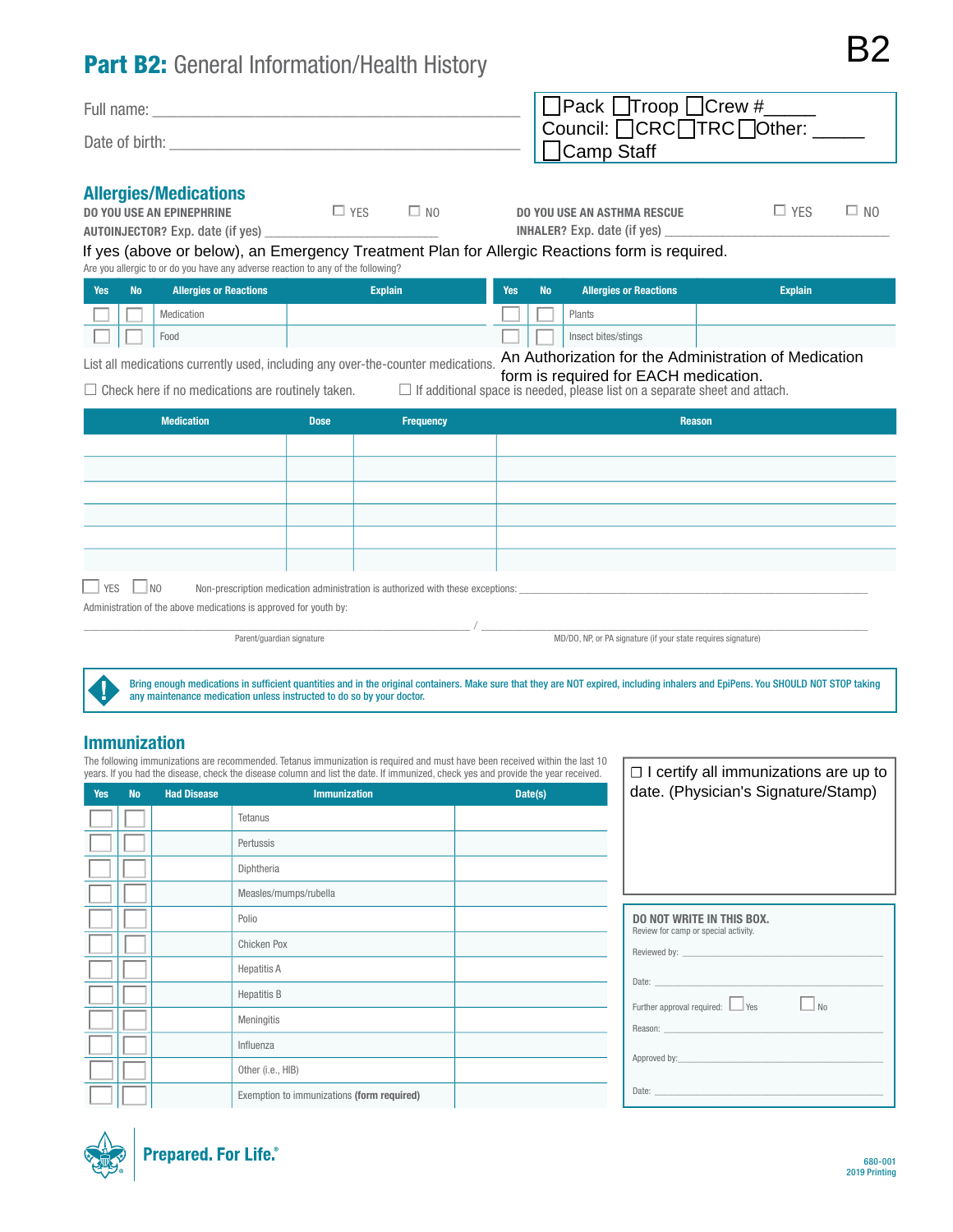## Part C: Pre-Participation Physical

This part must be completed by certified and licensed physicians (MD, DO), nurse practitioners, or physician assistants.

| Full name:     | $\Box$ Pack $\Box$ Troop $\Box$ Crew # |
|----------------|----------------------------------------|
|                | Council: OCRCOTRCOther:                |
| Date of birth: | $\Box$ Camp Staff                      |

You are being asked to certify that this individual has no contraindication for participation in a Scouting experience. For individuals who will be attending a high-adventure program, including one of the national high-adventure bases, please refer to the supplemental information on the following pages or the form provided by your patient. You can also visit www.scouting.org/health-and-safety/ahmr to view this information online.

| Please fill in the following information: |        |                |  |  |  |  |
|-------------------------------------------|--------|----------------|--|--|--|--|
|                                           | Yes No | <b>Explain</b> |  |  |  |  |
| Medical restrictions to participate       |        |                |  |  |  |  |

| Yes | <b>No</b> | <b>Allergies or Reactions</b> | <b>Explain</b> | Yes | <b>No</b> | <b>Allergies or Reactions</b> | <b>Explain</b> |
|-----|-----------|-------------------------------|----------------|-----|-----------|-------------------------------|----------------|
|     |           | <b>Medication</b>             |                |     |           | Plants                        |                |
|     |           | Food                          |                |     |           | Insect bites/stings           |                |

| <b>Height (inches)</b> | <b>Weight (lbs.)</b> | <b>BMI</b> | <b>Blood Pressure</b> | <b>Pulse</b> |
|------------------------|----------------------|------------|-----------------------|--------------|
|                        |                      |            |                       |              |

|                  | <b>Normal</b> | <b>Abnormal</b> | <b>Explain Abnormalities</b> | <b>Examiner's Certification</b>                                                                                                                                                                     |              |                                                                                                                                                                                                                                                             |  |
|------------------|---------------|-----------------|------------------------------|-----------------------------------------------------------------------------------------------------------------------------------------------------------------------------------------------------|--------------|-------------------------------------------------------------------------------------------------------------------------------------------------------------------------------------------------------------------------------------------------------------|--|
| Eyes             |               |                 |                              | l certify that I have reviewed the health history and examined this person and find no contraindications for<br>participation in a Scouting experience. This participant (with noted restrictions): |              |                                                                                                                                                                                                                                                             |  |
|                  |               |                 |                              | <b>True</b>                                                                                                                                                                                         | <b>False</b> | <b>Explain</b>                                                                                                                                                                                                                                              |  |
| Ears/nose/throat |               |                 |                              |                                                                                                                                                                                                     |              | Meets height/weight requirements.                                                                                                                                                                                                                           |  |
| Lungs            |               |                 |                              |                                                                                                                                                                                                     |              | Has no uncontrolled heart disease, lung disease, or hypertension.                                                                                                                                                                                           |  |
| Heart            |               |                 |                              |                                                                                                                                                                                                     |              | Has not had an orthopedic injury, musculoskeletal problems, or orthopedic<br>surgery in the last six months or possesses a letter of clearance from his or her<br>orthopedic surgeon or treating physician.                                                 |  |
|                  |               |                 |                              |                                                                                                                                                                                                     |              | Has no uncontrolled psychiatric disorders.                                                                                                                                                                                                                  |  |
| Abdomen          |               |                 |                              |                                                                                                                                                                                                     |              | Has had no seizures in the last year.                                                                                                                                                                                                                       |  |
| Genitalia/hernia |               |                 |                              |                                                                                                                                                                                                     |              | Does not have poorly controlled diabetes.                                                                                                                                                                                                                   |  |
|                  |               |                 |                              |                                                                                                                                                                                                     |              | If planning to scuba dive, does not have diabetes, asthma, or seizures.                                                                                                                                                                                     |  |
| Musculoskeletal  |               |                 |                              |                                                                                                                                                                                                     |              |                                                                                                                                                                                                                                                             |  |
| Neurological     |               |                 |                              |                                                                                                                                                                                                     |              |                                                                                                                                                                                                                                                             |  |
| Skin issues      |               |                 |                              |                                                                                                                                                                                                     |              |                                                                                                                                                                                                                                                             |  |
|                  |               |                 |                              |                                                                                                                                                                                                     |              | City: City: City: City: City: City: City: City: City: City: City: City: City: City: City: City: City: City: City: City: City: City: City: City: City: City: City: City: City: City: City: City: City: City: City: City: City:<br>State: State:<br>ZIP code: |  |
| Other            |               |                 |                              |                                                                                                                                                                                                     |              |                                                                                                                                                                                                                                                             |  |

#### Height/Weight Restrictions

b

If you exceed the maximum weight for height as explained in the following chart and your planned high-adventure activity will take you more than 30 minutes away from an emergency vehicle/ accessible roadway, you may not be allowed to participate.

#### Maximum weight for height:

| <b>Height (inches)</b> | <b>Max. Weight</b> | <b>Height (inches)</b> | <b>Max. Weight</b> | <b>Height (inches)</b> | <b>Max. Weight</b> | <b>Height (inches)</b> | <b>Max. Weight</b> |
|------------------------|--------------------|------------------------|--------------------|------------------------|--------------------|------------------------|--------------------|
| 60                     | 166                | 65                     | 195                | 70                     | 226                | 75.                    | 260                |
| 61                     | 172                | 66                     | 201                | 71                     | 233                | 76                     | 267                |
| 62                     | 178                | 67                     | 207                | 72                     | 239                |                        | 274                |
| 63                     | 183                | 68                     | 214                | 73                     | 246                | 78                     | 281                |
| 64                     | 189                | 69                     | 220                | 74                     | 252                | 79 and over            | 295                |



C